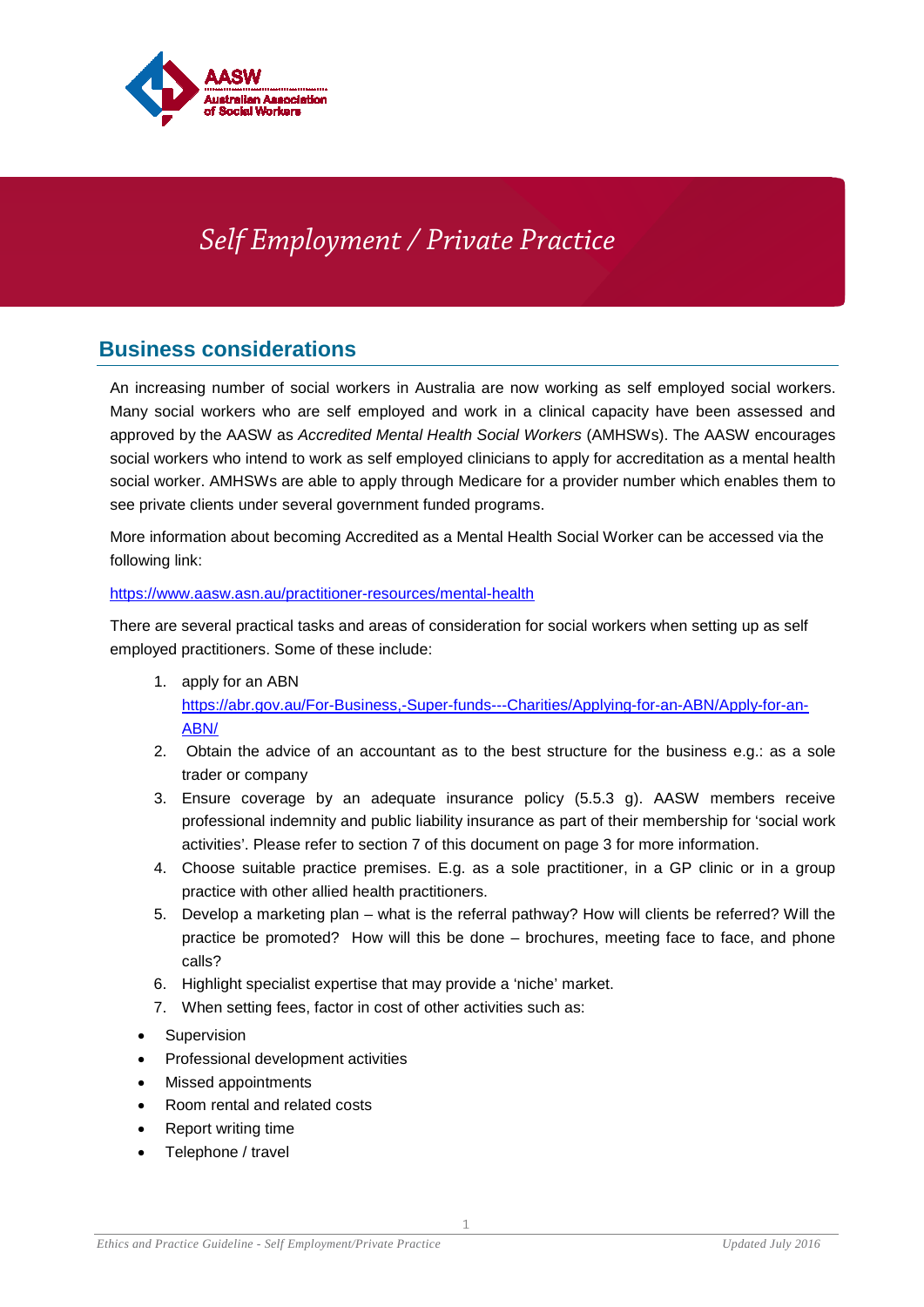# **Ethical and Practice Considerations**

As well as business considerations, there are also many **ethical and practice considerations** for social workers when setting up and working in a private capacity. Social workers must ensure that all aspects of their business and practice are grounded in the ethical principles as outlined in the *Code of Ethics* (2010). Aspects of practice to be particularly mindful of include the following:

## **Client Records**

Self employed social workers should:

- Record information about their involvement with clients impartially and accurately (5.2.5 of the *Code of Ethics).*
- Develop and implement their own policies and procedures around the recording of client information
- Decide whether to keep records electronically or in hard copy.
- Ensure that the records kept, whether electronic or hand written, are stored securely in a locked filing cabinet for handwritten case notes or on a secure computer server.
- Ensure they are aware of legislation with respect to keeping client records. The current standard in the absence of relevant legislation is that *client records should be kept and stored securely for a period of 7 years (Practice Standards 2013 7.2d, e)*

Social workers should discuss with clients, prior to the first formal session, their policies and procedures regarding case records including:

- How and for how long it will be stored
- who will have access to it
- the client's right to access their information and the process to do so,
- In what instances others may have access to their client record (by way of court subpoena or if the client is referred to another practitioner).

Self employed social workers should also consider what will happen to their client records in the event that they become incapacitated, pass away, retire or close their private practice. Refer to the ethics and practice guideline *Information Management* for more information. [http://www.aasw.asn.au/practitioner](http://www.aasw.asn.au/practitioner-resources/ethics-and-practice-guidelines)[resources/ethics-and-practice-guidelines](http://www.aasw.asn.au/practitioner-resources/ethics-and-practice-guidelines)

#### **Boundaries around professional relationships**

There are particular professional boundary considerations for self employed social workers. The relationship with clients may be more direct and therefore clients may interpret or perceive the relationship as more personal than a relationship with an agency employed social worker. If the social worker works from their home, clients may have an even greater inclination to perceive the relationship as more personal. Refer to section 5.1.6 as well as the ethics and practice guidelines on *Professional boundaries and dual relationships* and *Email, text and mobile phone use (as part of the social media E&P guidelines).*

<http://www.aasw.asn.au/practitioner-resources/ethics-and-practice-guidelines>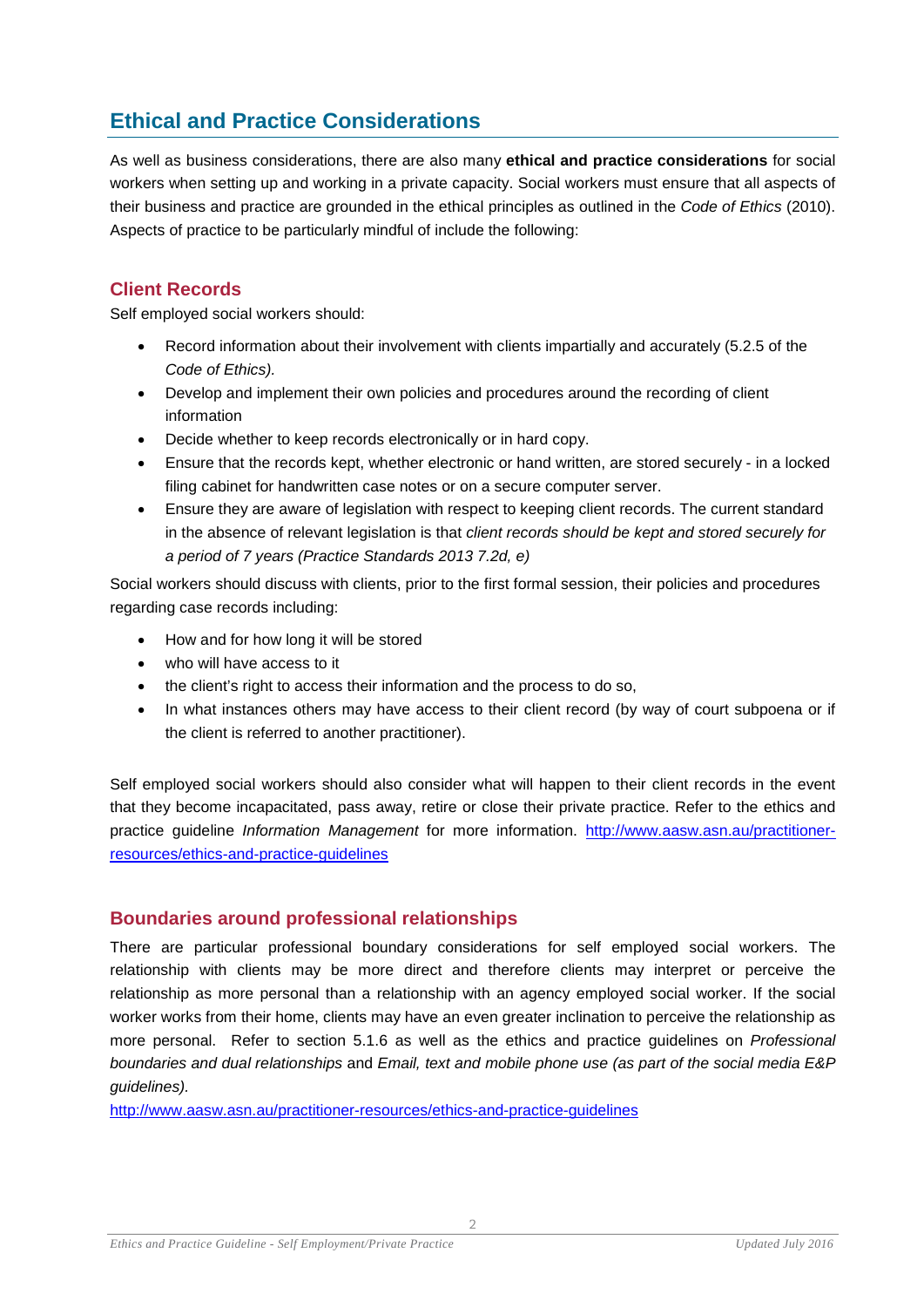## **Client confidentiality and privacy**

Self employed social workers should be particularly vigilant around issues of client confidentiality and privacy with respect to records, client's physical access to the service and the nature of the premises (see below). Self employed social workers should be aware of relevant legislation with respect to confidentiality and privacy and any limits to confidentiality. They should ensure this is understood by clients and is clearly stated in the initial contract/consent documentation (5.2.4b). Refer to the ethics and practice guideline on *Information Management* for more information. [http://www.aasw.asn.au/practitioner](http://www.aasw.asn.au/practitioner-resources/ethics-and-practice-guidelines)[resources/ethics-and-practice-guidelines](http://www.aasw.asn.au/practitioner-resources/ethics-and-practice-guidelines)

#### **Practice Premises**

Social workers who see clients in their own practice premises should consider the following:

- That the practice offers privacy and confidentiality for clients including appropriate waiting space
- That clients can access the premises easily
- That the practice is safe and secure for clients and for staff (5.5.3 j)
- Ensure a window of time between appointments to avoid client cross over.
- Client's privacy if they operate their practice out of their home and have any family members or others present during working hours.

#### **Fee Schedules**

Self employed social workers need to decide upon the fees that they will charge clients. The AASW has a schedule of recommended fees which can be found via the following link: <https://www.aasw.asn.au/document/item/8385>

It is important for social workers to discuss with clients at the outset of the professional relationship:

- the fees they will pay per session
- what these fees are for
- what services or activities would be considered additional to what is included in these fees
- How any additional services/work will be charged? (For example, if a social worker is requested by a solicitor/client to prepare a report for a court matter the social worker may need to charge to compensate for this additional time).

Section 5.5.3 a) states: *Social workers will advise clients regarding fee schedules and any costs before commencing professional service and charge only for hours and services contracted within them.* 

It is also important for social workers to be upfront with clients around the estimated financial cost for the client, based on cost per session over likely time frame of the intervention/service. In other words, it is important for social workers to obtain 'Informed financial consent' from clients. This does not need to be an inflexible agreement, for example the estimated time of involvement may be less or more, however, it is important to ensure that clients are clear around what a twelve week block of therapy, for example, will cost. If an indefinite arrangement, there could be an issue of 'over-servicing' and a client could, unconsciously end up paying large amounts of money for therapy they may not have required. To avoid this, regular reviews of services provided are encouraged.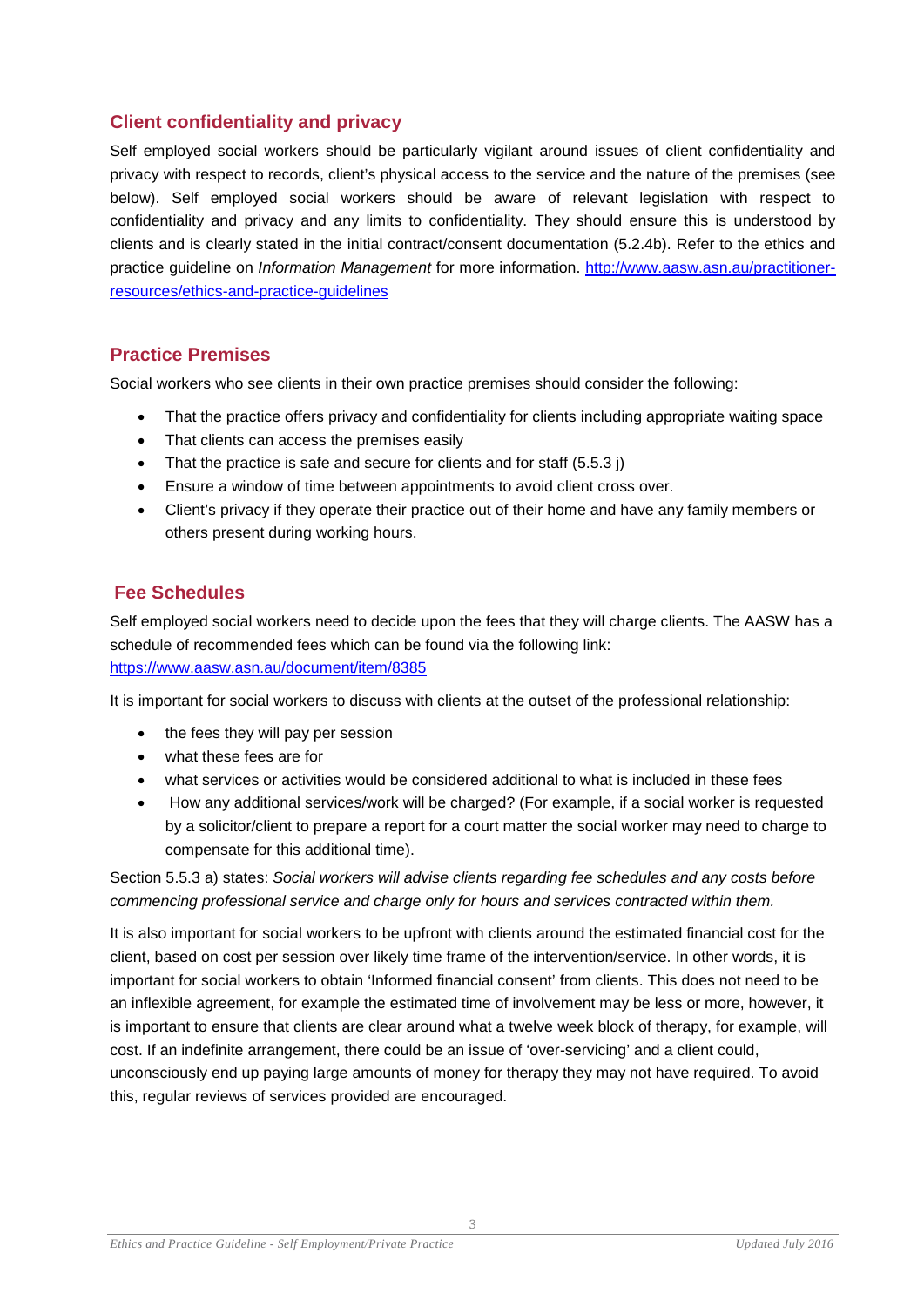# **Ensuring needs of clients are met**

If a self employed social worker establishes either on referral or during the professional relationship that the client's needs are beyond the social worker's level of expertise or experience, it is the social worker's responsibility to ensure:

- this is discussed with the client
- the client's wishes and needs are taken into account,
- an appropriate referral to a more suitable service/practitioner. Section 5.5.3 c) states that *social workers will arrange for appropriate temporary or substitute service for clients when unavailable or unable to continue practice* and section 5.5.3 d) states that *Social workers will inform clients and offer suitable referral when clients' needs fall outside the practitioner's area of expertise or ability to provide the services/resources.*

#### **Insurance**

One of the benefits of membership with the AASW is the receipt of professional indemnity and public liability insurance which is of particular benefit to self employed social workers. If self employed, it is imperative that social workers are covered by an appropriate professional indemnity and public liability insurance policy. See section 5.5.3 g) which states that *social workers will maintain adequate professional indemnity and public liability insurance coverage as protection for clients.* 

It is important to note that the member insurance policy will only cover members if they are conducting *social work activities.* Counselling/therapy services and more traditional forms of practice would, in most instances, be considered *social work activities* however social workers are increasingly engaging in less traditional self-employment endeavours such as consultancy or alternative therapies for example. AASW membership does not guarantee that all private work is covered under the member insurance policy.

Please read the **important insurance information** below to assist you in making the decision whether or not to opt out of the AASW insurance coverage:<http://www.aasw.asn.au/document/item/7367>

If in doubt about whether you are conducting a *social work activity* please contact the AASW's National Ethics and Practice Standards Officer on (03) 9320 1044 to discuss.

# **Client referral process and considerations**

Social workers should ensure that their referral pathways are set up in an appropriate, professional and ethical manner. The *Code* specifies that *Social workers will not solicit the clients of either their colleagues or their place of employment for private practice (*5.5.3 e).

If dually self-employed and employed part-time by an organisation in a similar role, consider potential conflicts of interest issues associated with referrals. Similarly, while it may make sense for social workers to continue working with clients if they leave their place of employment for private practice and have a positive working relationship with the client, social workers should reflect on the following ethical considerations:

- Benefitting or perceived to be benefiting financially from clients or from a place of current or former employment
- Setting up potential client dependency or notion that the social worker is the only one who can 'help' the client

4